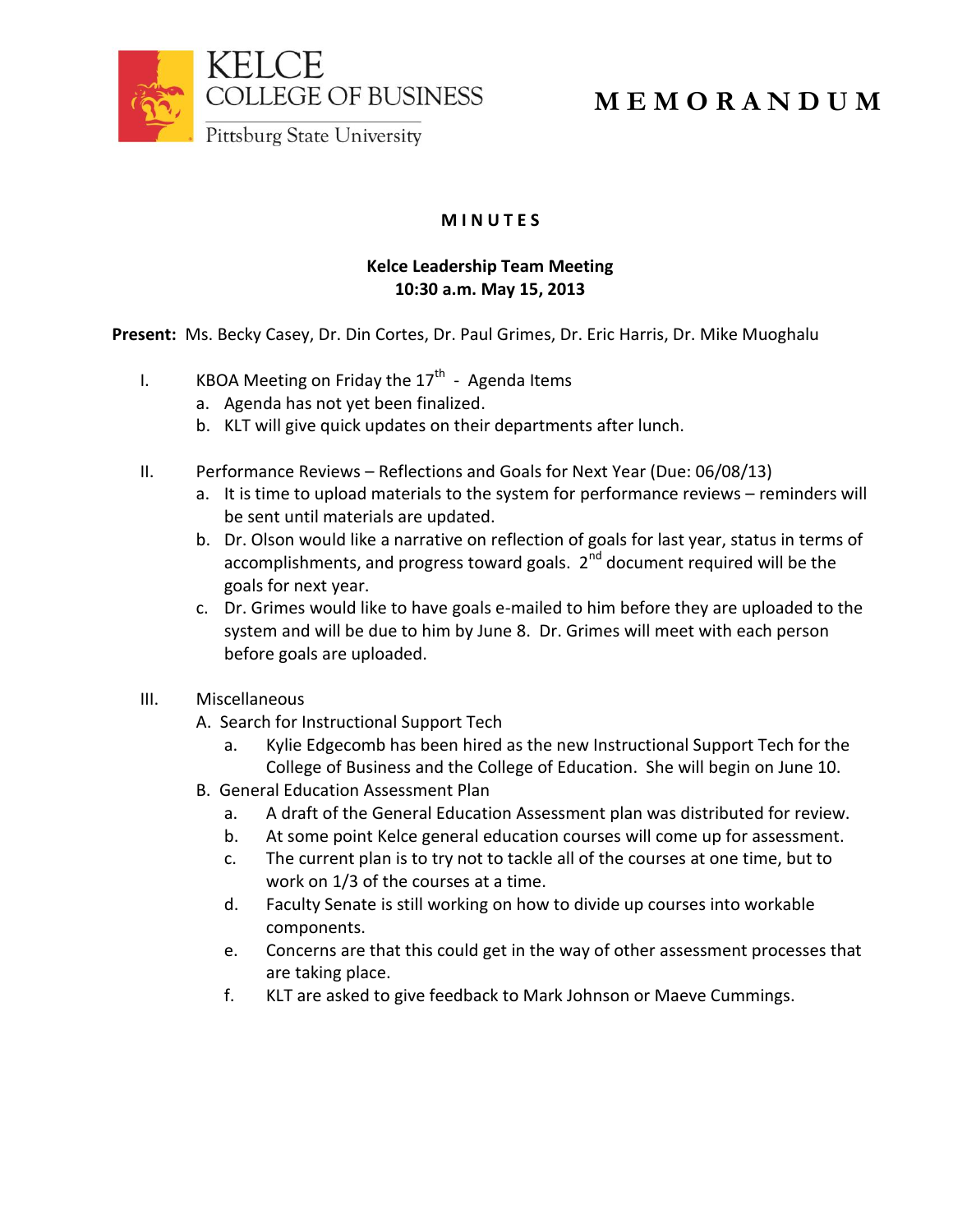- C. EDA Grant Opportunity MSSU and JACC's Joplin Regional Prosperity Initiative
	- a. Dr. Grimes and Dr. Cortes met with Mark Turnbull and the Dean at MSSU.
	- b. Plan will be that MSSU and PSU will have a shared goal of working on an economic outlook/forecasting model for SW Missouri and SE Kansas. IE will be the focus for PSU.
	- c. The grant will be split evenly between PSU and MSSU, and is renewable for up to five years.
- D. Innovation Transfer/Corporate Engagement Officer Interviews
	- a. Dr. Grimes is participating in interviews for this position. There are two candidates and both have been interviewed.
	- b. Position will report to Dr. Dallman.
	- c. This is a one year position that may or may not be funded again.
- E. Interdisciplinary Initiatives Task Force Report
	- a. This is a task force that has been put together by Dr. Olson and led by Dr. Ivy.
	- b. Some of our programs may fall under this category (Fraud).
	- c. Looking at ways to make it easier to administer interdisciplinary initiatives.
- F. Student Complaint Tracking Procedures
	- a. Tracking of Formal Student Complaints document was distributed for review and discussion.
	- b. HLC stated that PSU isn't in compliance for tracking student complaints.
		- i. The definition states that a formal student complaint is any complaint of a nontrivial matter, either academic, or non-academic, made formally in writing and signed by the student.
		- ii. Verbal complaints that are successfully resolved do not need to be tracked unless required by a specific policy or law.
- G. A new auditing policy for PSU will be effective beginning Fall 2013.
	- a. PSU will begin charging regular and applicable special course fees for those individuals auditing courses.
- IV. Updates and Announcements
	- A. Casey
		- a. Transfer equivalency issues
		- b. OOE remaining funds should be spent
	- B. Cortes
		- a. We have officially been informed that three students will be approved to go to Taiwan for international experience this summer. We've only had two inquiries so far. Preference will go to students who haven't had international experience or very little international experience. Preference for this trip is for American students. Dates of trip are July 9-30.
		- b. Dr. Cortes will be gone at the end of May to a conference in Kansas City.
	- C. Harris
		- a. Would like to purchase Qualtrix (on-line survey software) next year. We might be able to split the cost between the departments.
		- b. BSQ is very close to completion.
	- D. Muoghalu
		- a. Mini-MBA in July (8-26) is on-track. Discussed potential field trips for this year's program.
		- b. Mini-Mini MBA is currently in progress.